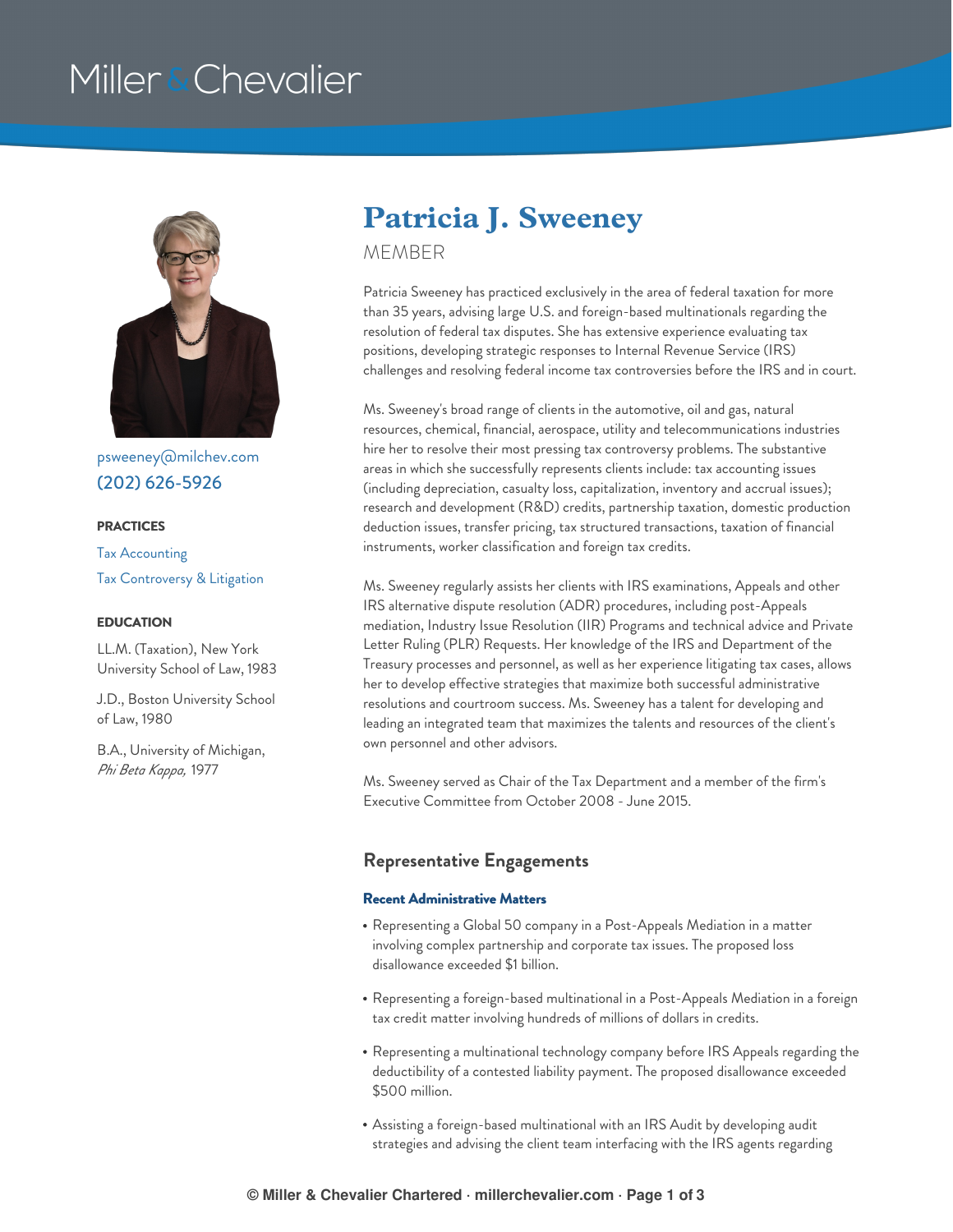# Miller & Chevalier

multiple audit issues, including transfer pricing, foreign tax credit, domestic production deduction, R&D credit and tax accounting issues.

#### **Docketed Cases**

- *Lockheed Martin Corp. v. United States* , D. Md. Dkt. 8:12-cv-3725-DKC. Represent the taxpayer in litigation involving R&E credit claimed for aerospace prototypes and the interaction between section 199 and the extraterritorial income exclusion.
- *Rehrig v. Commissioner*, Nos. 10067-10 and 10070-10 (Tax Ct. filed May 3, 2010) Represent taxpayer in litigation involving application of the S Corp rules.
- *Hercules, Inc. v. Commissioner*, No. 21793-03 (Tax Ct. filed Dec. 23, 2003) Represent taxpayer on multiple issues, including contingent liability management company, partnership and claim of right issues.
- *Exxon Mobil Corp. v. United States* , 244 F.3d 1341, 2001 U.S. App. LEXIS 5452 (Fed. Cir. 2001), aff'g in part and rev'g in part, 45 Fed. Cl. 581 (1999) Represent taxpayer in matter involving percentage depletion issues.
- *Weyerhaeuser Co. v. United States*, 92 F.3d 1148 (Fed. Cir. 1996), rev'g, 32 Fed. Cl. 80 (1994), cert. denied, 519 U.S. 1091 (1997) Represent taxpayer in litigation involving casualty loss deductions arising from the eruption of Mt. St. Helens.

# **Rankings and Recognition**

- *The Best Lawyers in America* : Tax Law, 2018 2022 *®*
- *Legal 500*: Tax: U.S. Taxes: Contentious, 2012 2015, 2020
- *Legal 500*: Tax: U.S. Taxes: Non-Contentious, 2013 2016
- *Legal 500*: Tax: International Tax, 2013 2015
- DC Bar Capital Pro Bono High Honor Roll, 2017 2018
- DC Bar Capital Pro Bono Honor Roll, 2016, 2019
- *International Tax Review*: Women in Tax Leaders, 2015 2017
- *International Tax Review*: Tax Controversy Leaders (U.S.), 2015, 2017
- *Chambers USA*: Tax (District of Columbia), 2009 2011

## **Affiliations**

Member, Court Procedure and Practice Committee, Section of Taxation, American Bar Association

### **Admissions**

#### **STATE ADMISSIONS**